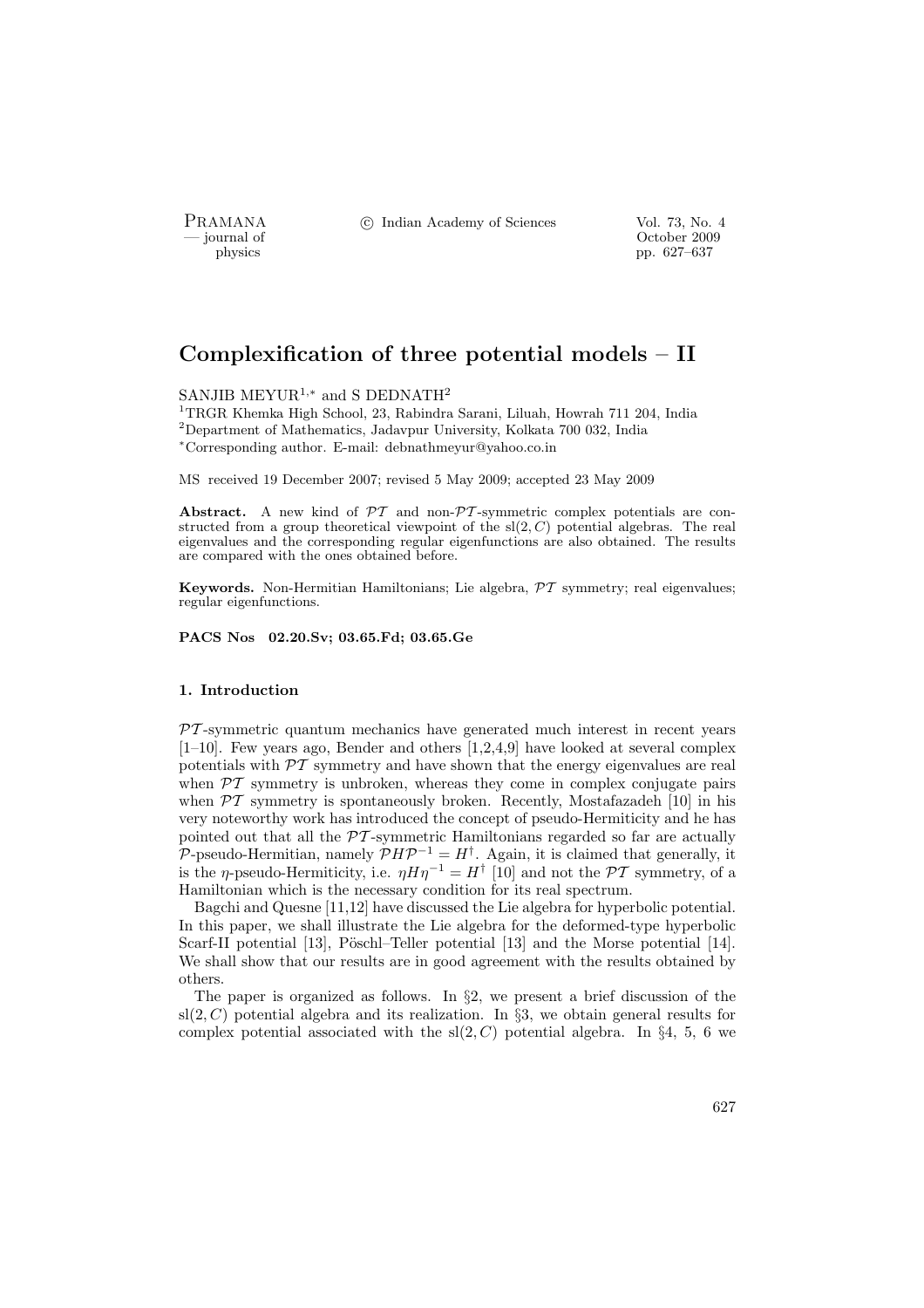discuss the solutions of the Scarf-II, the Pöschl–Teller and the Morse potentials respectively. Section 7 gives conclusion.

# 2.  $sl(2, C)$  potential algebras

The most general differential realization of the  $sl(2, C)$  algebra is [11,12]

$$
J_0 = -i\frac{\partial}{\partial \phi}, \quad J_{\pm} = e^{\pm i\phi} \left[ \pm \frac{\partial}{\partial x} + \left( i \frac{\partial}{\partial \phi} \mp \frac{1}{2} \right) f(x) + g(x) \right], \tag{1}
$$

where  $o \leq \phi \leq 2\pi$ ,  $x \in R$  and the two functions  $f(x), g(x) \in C$  satisfy

$$
\frac{\mathrm{d}f}{\mathrm{d}x} = 1 - f^2, \quad \frac{\mathrm{d}g}{\mathrm{d}x} = -fg \tag{2}
$$

and the generators are connected by

$$
[J_0, J_{\pm}] = \pm J_{\pm}, \quad [J_+, J_-] = -2J_0. \tag{3}
$$

The Casimir operator corresponding to the above generators is

$$
J^2 = -J_{\pm}J_{\mp} + J_0^2 \mp J_0. \tag{4}
$$

Using (1) and (4) one can obtain

$$
J^{2} = \frac{\partial^{2}}{\partial x^{2}} - \left(\frac{\partial^{2}}{\partial \phi^{2}} + \frac{1}{4}\right) \frac{\mathrm{d}f}{\mathrm{d}x} + 2i \frac{\partial}{\partial \phi} \frac{\mathrm{d}g}{\mathrm{d}x} - g^{2} - \frac{1}{4}.
$$
 (5)

In the realization (1), the states are given by [11]

$$
|jm\rangle = \Psi_{jm}(x,\phi) = \psi_{jm}\frac{e^{im\phi}}{\sqrt{2\pi}}\tag{6}
$$

with fixed  $j$  for which

$$
J_0|jm\rangle = m|jm\rangle, \quad m = j, j+1, \dots \tag{7}
$$

$$
J^{2}|jm\rangle = j(j-1)|jm\rangle, \quad m = j, j + 1, ...
$$
\n(8)

and  $j = j_1 + ij_2$ ,  $m = m_1 + im_2$ ,  $m_1 = j_1 + n$ ,  $m_2 = j_2$ , where  $j_1, j_2, m_1, m_2 \in R$ ,  $n \in N$ . The states with  $j = m$  (i.e.,  $n = 0$ ) satisfy the equation  $J_{-}|jj\rangle = 0$ , while those with higher values of  $n$  can be obtained from them by repeated applications of  $J_+$  and using the relation  $J_+|jm\rangle\propto|jm+1\rangle$ . Using eq. (8) it follows that the functions  $\psi_{jm}(x)$  satisfies the Schrödinger equation

$$
\psi_{jm}'' + V_m \psi_{jm} = -\left(j - \frac{1}{2}\right)^2 \psi_{jm},
$$
  

$$
-\psi_n^{(m)''} + V_m \psi_n^{(m)} = -E_n^{(m)} \psi_n^{(m)},
$$
  
(9)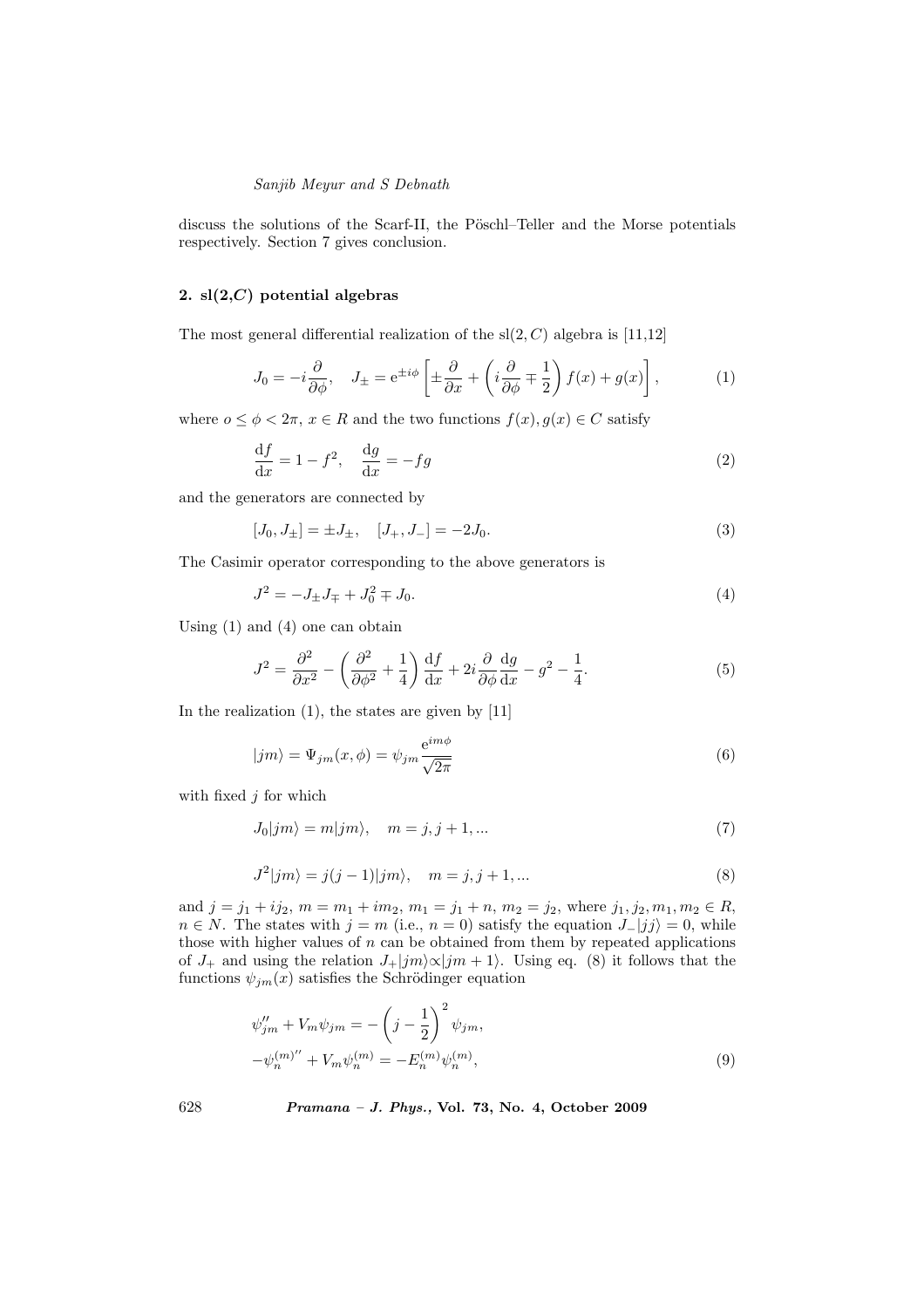where  $\psi_{jm}(x) = \psi_n^{(m)}(x)$ . The family of potentials  $V_m(x)$  is represented by

$$
V_m(x) = \left(\frac{1}{4} - m^2\right) \frac{\mathrm{d}f}{\mathrm{d}x} + 2m \frac{\mathrm{d}g}{\mathrm{d}x} + g^2 \tag{10}
$$

and the energy eigenvalues are given by

$$
E_n^{(m)} = -\left(m_1 + im_2 - n - \frac{1}{2}\right)^2.
$$
\n(11)

Solving the differential equation  $J_-\psi_0^{(m)}(x) = 0$ , the eigenfunctions  $\psi_0^{(m)}(x)$  are easily obtained. The remaining eigenfunctions are obtained by successive application of  $J_+$  on  $\psi_0^{(m)}(x)$ . For bound states  $(\psi_n^{(m)}(\pm \infty) \to 0)$ , *n* is restricted to the range  $n = 0, 1, 2, ..., n_{\text{max}} < m_1 - \frac{1}{2}$ .

#### 3. General results

The solutions of eq. (2) are

$$
\begin{cases}\nf(x) = \tanh_q(x - c - i\sigma) \\
g(x) = (d_1 + id_2)\operatorname{sech}_q(x - c - i\sigma)\n\end{cases},
$$
\n(12)

$$
\begin{cases}\nf(x) = \coth_q(x - c - i\sigma) \\
g(x) = (d_1 + id_2)\csch_q(x - c - i\sigma)\n\end{cases},
$$
\n(13)

$$
\begin{cases}\nf(x) = \lambda \\
g(x) = (d_1 + id_2)e^{-\lambda x}\n\end{cases},\n\tag{14}
$$

where  $q(>0), c, d_1, d_2(\neq 0)$  are real,  $\lambda = \pm 1, -\frac{\pi}{4} \leq \sigma \leq \frac{\pi}{4}$ , and the deformed hyperbolic functions are defined as

$$
\sinh_q x = \frac{e^x - q e^{-x}}{2}, \quad \cosh_q x = \frac{e^x + q e^{-x}}{2}, \quad \tanh_q x = \frac{\sinh_q x}{\cosh_q x}
$$

and we use the relations:

$$
q \operatorname{sech}_q^2 x + \tanh_q^2 x = 1, \quad \coth_q^2 x - q \operatorname{cosech}_q^2 x = 1,
$$
  

$$
(\tanh_q x)' = q \operatorname{sech}_q^2 x, \quad (\operatorname{cosech}_q x)' = -\operatorname{cosech}_q x \operatorname{coth}_q x,
$$
  

$$
(\coth_q x)' = -q \operatorname{cosech}_q^2 x,
$$

where the prime denotes the differentiation with respect to  $x$ . From eqs (10) and (12) we have the nonsingular Scarf-II [SF] potential, given by

Pramana – J. Phys., Vol. 73, No. 4, October 2009 629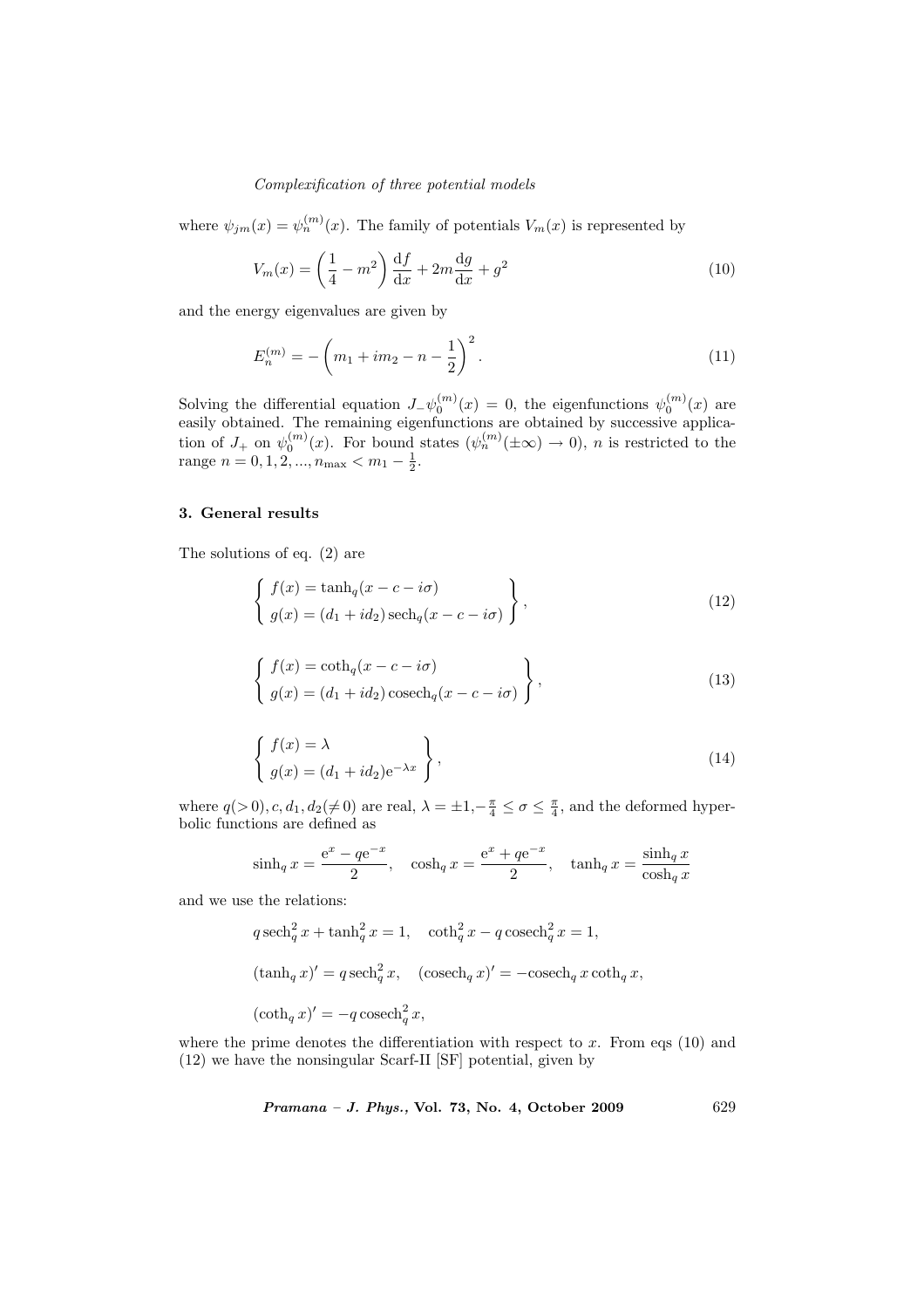$$
V_{m}^{\text{SF}}(x) = \left( (d_{1} + id_{2})^{2} + \left( \frac{1}{4} - (m_{1} + im_{2})^{2} \right) q \right) \operatorname{sech}_{q}^{2}(x - c - i\sigma)
$$
  
\n
$$
-2(m_{1} + im_{2})(d_{1} + id_{2}) \operatorname{sech}_{q}(x - c - i\sigma) \tanh_{q}(x - c - i\sigma)
$$
  
\n
$$
= \frac{2}{(\cosh_{q^{2}}(2x - 2c) + q \cos 2\sigma)^{2}} \times \left\{ \left( d_{1}^{2} - d_{2}^{2} + \left( \frac{1}{4} - m_{1}^{2} + m_{2}^{2} \right) q \right) (\cosh_{q^{2}}(2x - 2c) \cos 2\sigma + q) \right. \\ \left. -2(d_{1}d_{2} - qm_{1}m_{2}) \sinh_{q^{2}}(2x - 2c) \sin 2\sigma \right. \\ \left. -2(d_{1}m_{1} - d_{2}m_{2}) [\sinh_{q^{2}}(x - c) \cos \sigma \right. \\ \left. \times (\cosh_{q^{2}}(2x - 2c) - q \cos 2\sigma + 2q) ] \right\} \\ \left. +2(d_{1}m_{2} + d_{2}m_{1}) [\cosh_{q^{2}}(x - c) \sin \sigma \right. \\ \left. \times (\cosh_{q^{2}}(2x - 2c) - q \cos 2\sigma - 2q)] \right\}
$$
  
\n
$$
+ \frac{2i}{(\cosh_{q^{2}}(2x - 2c) + q \cos 2\sigma)^{2}} \times \left\{ \left( d_{1}^{2} - d_{2}^{2} + \left( \frac{1}{4} - m_{1}^{2} + m_{2}^{2} \right) q \right) \sinh_{q^{2}}(2x - 2c) \sin 2\sigma \right. \\ \left. +2(d_{1}d_{2} - qm_{1}m_{2}) (\cosh_{q^{2}}(2x - 2c) \cos 2\sigma + q) \right. \\ \left. -2(d_{1}m_{1} - d_{2}m_{2}) [\cosh_{q^{2}}(x - c) \sin \sigma \right. \\ \left. \times (\cosh_{q^{2}}(2x - 2c) - q \cos 2\sigma - 2q)] \right\} .
$$
  
\n

From eqs  $(10)$  and  $(13)$  we have the nonsingular Pöschl–Teller potential  $(PTL)$ , given by

$$
V_{m}^{\text{PTL}}(x) = \left( (d_{1} + id_{2})^{2} - \left( \frac{1}{4} - (m_{1} + im_{2})^{2} \right) q \right) \cscch_{q}^{2}(x - c - i\sigma)
$$
  
\n
$$
-2(m_{1} + im_{2})(d_{1} + id_{2}) \cscch_{q}(x - c - i\sigma) \coth_{q}(x - c - i\sigma)
$$
  
\n
$$
= \frac{2}{\left( \cosh_{q^{2}}(2x - 2c) - q \cos 2\sigma \right)^{2}}
$$
  
\n
$$
\times \left\{ \left( d_{1}^{2} - d_{2}^{2} - \left( \frac{1}{4} - m_{1}^{2} + m_{2}^{2} \right) q \right) \right\}
$$
  
\n
$$
\times (\cosh_{q^{2}}(2x - 2c) \cos 2\sigma - q)
$$
  
\n
$$
-2(d_{1}d_{2} + qm_{1}m_{2}) \sinh_{q^{2}}(2x - 2c) \sin 2\sigma
$$
  
\n
$$
-2(d_{1}m_{1} - d_{2}m_{2})[\cosh_{q^{2}}(x - c) \cos \sigma
$$
  
\n
$$
\times (\cosh_{q^{2}}(2x - 2c) + q \cos 2\sigma - 2q)]
$$
  
\n
$$
+2(d_{1}m_{2} + d_{2}m_{1})[\sinh_{q^{2}}(x - c) \sin \sigma
$$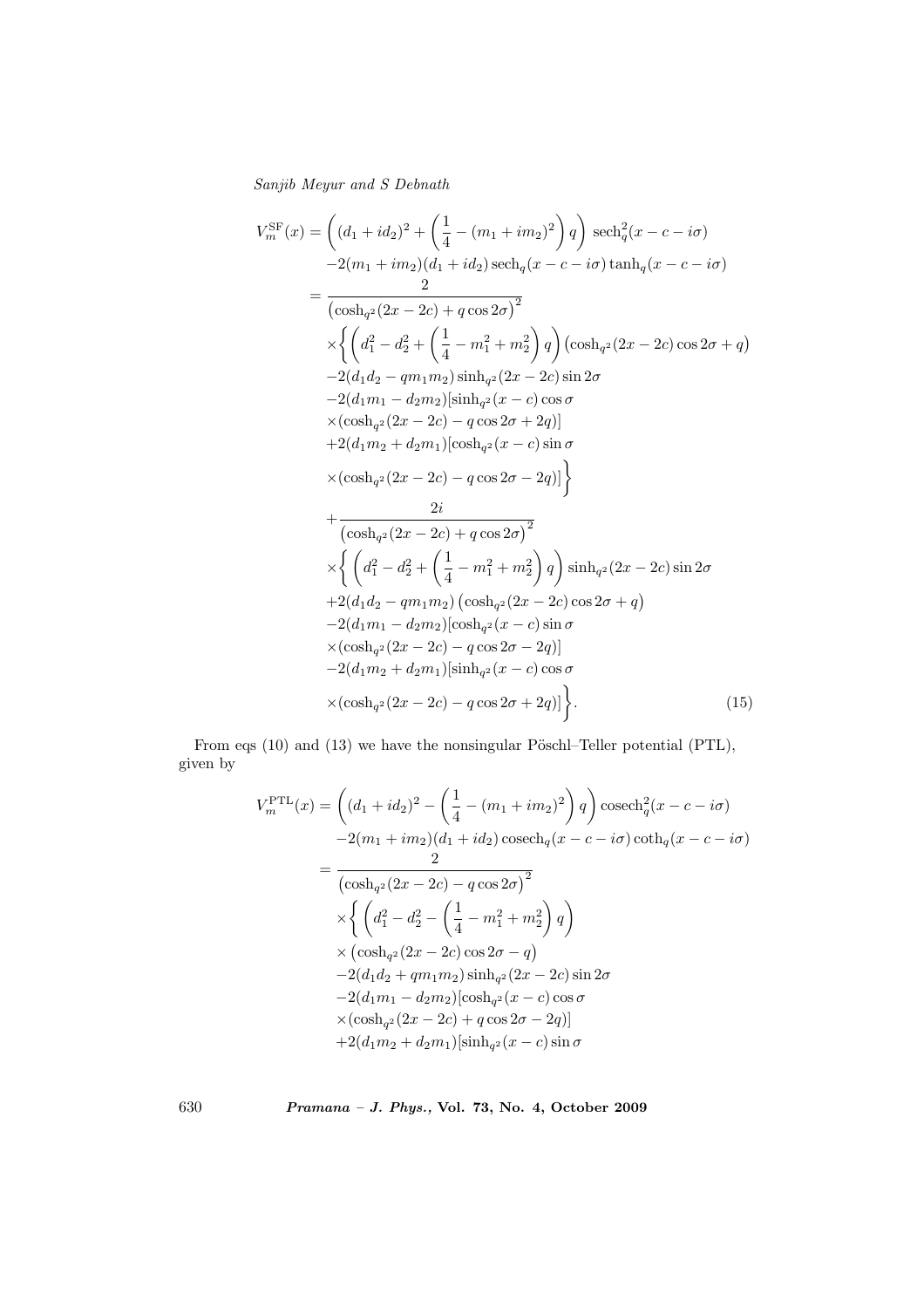$$
\times (\cosh_{q^2}(2x - 2c) + q \cos 2\sigma + 2q)] \Big\}
$$
  
+ 
$$
\frac{2i}{(\cosh_{q^2}(2x - 2c) - q \cos 2\sigma)^2}
$$
  

$$
\times \left\{ \left(d_1^2 - d_2^2 - \left(\frac{1}{4} - m_1^2 + m_2^2\right)q\right) \sinh_{q^2}(2x - 2c) \sin 2\sigma + 2(d_1d_2 + qm_1m_2) (\cosh_{q^2}(2x - 2c) \cos 2\sigma - q) - 2(d_1m_1 - d_2m_2) [\sinh_{q^2}(x - c) \sin \sigma + 2(d_1m_2 + d_2m_1) [\cosh_{q^2}(x - c) \cos \sigma + 2d_1m_2 + d_2m_1) [\cosh_{q^2}(x - c) \cos \sigma + 2d_1m_2 + d_2m_1] \cosh_{q^2}(x - c) \cos \sigma + 2d_1m_2 + d_2m_2 + d_1m_2 \cos 2\sigma - 2d_2] \Big\}
$$
(16)

and from eqs (10) and (14) we have the nonsingular Morse potential (MP), given by

$$
V_m^{\text{MP}}(x) = (d_1 + id_2)^2 e^{-2x} - 2(m_1 + im_2)(d_1 + id_2)e^{-x}
$$
  
=  $(d_1^2 - d_2^2) e^{-2x} - 2(d_1m_1 - d_2m_2)e^{-x}$   
+  $2i(d_1d_2e^{-2x} - (d_1m_2 + d_2m_1)e^{-x}),$  (17)

where eq. (17) corresponds to  $\lambda = 1$  and to obtain eqs (15) and (16) we use the relations:

$$
\sinh_q(x+iy) = \sinh_q x \cos y + i \cosh_q x \sin y \tag{18}
$$

$$
\cosh_q(x+iy) = \cosh_q x \cos y + i \sinh_q x \sin y. \tag{19}
$$

The above potentials give a quite complete generalization of  $sl(2, C)$  algebra corresponding to the representation (1). In order to obtain the regular wave function  $\psi_0^{(m)}(x)$ , solve the differential equation  $J_-\psi_{mm}(x,\phi)=0$ , we have

$$
\psi_0^{(m)}(x) \propto (\operatorname{sech}_q x')^{(m-\frac{1}{2})} \exp\left[\frac{(d_1 + id_2)}{\sqrt{q}} \operatorname{arctan}\left(\frac{1}{\sqrt{q}} \sinh_q x'\right)\right], \quad (20)
$$

$$
\psi_0^{(m)}(x) \propto \left[\sinh\sqrt{q}\left(\frac{x'}{2}\right)\right]^{(-m+\frac{1}{2}+\frac{d_1+id_2}{\sqrt{q}})}
$$

$$
\times \left[\cosh\sqrt{q}\left(\frac{x'}{2}\right)\right]^{(-m+\frac{1}{2}-\frac{d_1+id_2}{\sqrt{q}})}, \quad (21)
$$

$$
\psi_0^{(m)}(x) \propto \exp\left[-\left(m - \frac{1}{2}\right)x' - (d_1 + id_2)e^{-x'}\right],
$$
\n(22)

where  $x' = x - c - i\sigma$ ,  $m = m_1 + im_2$ . Equations (20) and (21) are regular when  $m_1 > \frac{1}{2}$ ,  $d_1 > 0$  and eq. (22) is regular when  $d_1 > 0$ .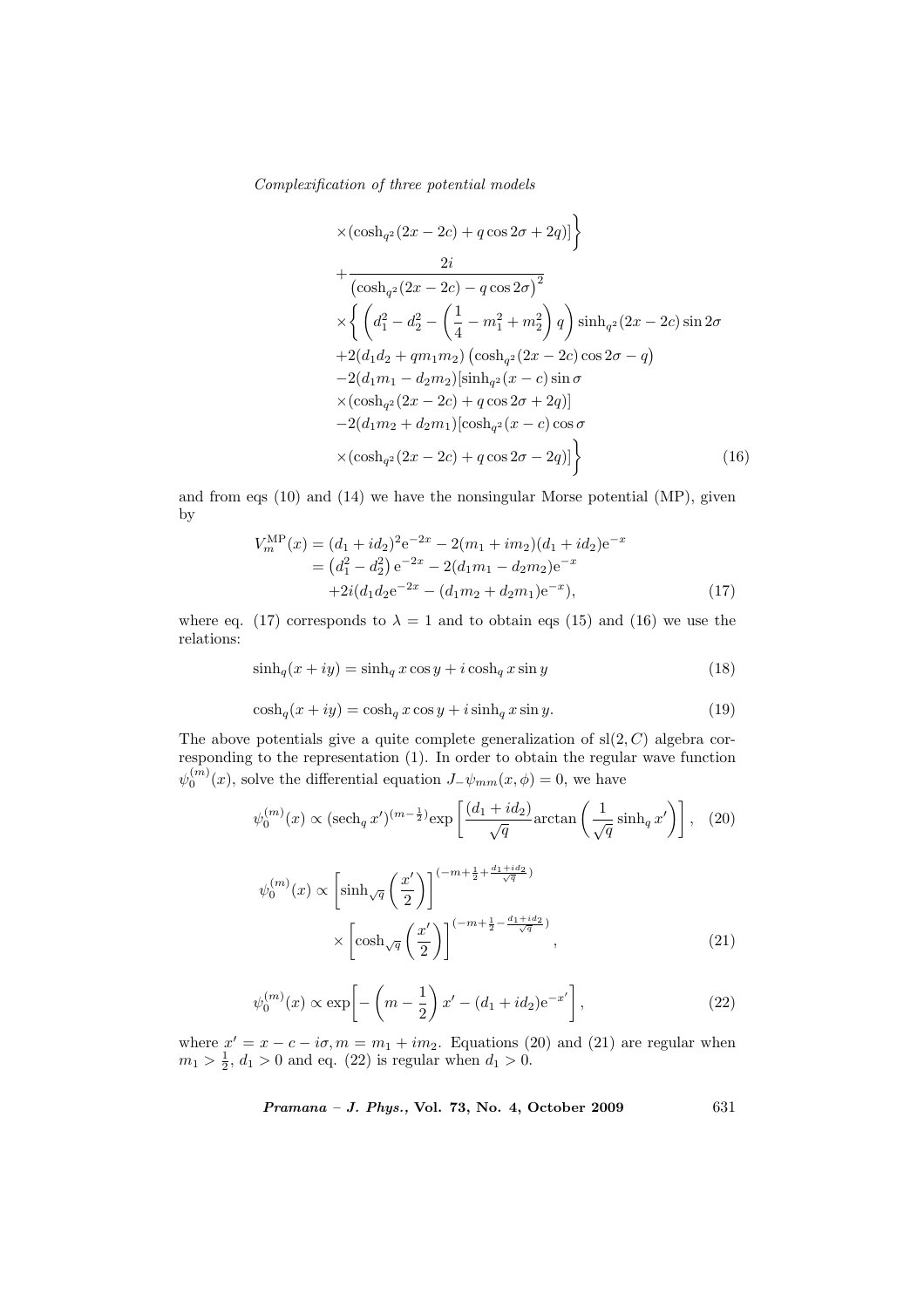# 4. Complexification of the Scarf-II potential

The most general form of Scarf-II potential is

$$
V(x) = -V_1 \operatorname{sech}_q^2 x - iV_2 \operatorname{sech}_q x \tanh_q x, \quad V_1 > 0, \quad V_2 \neq 0. \tag{23}
$$

The potential (23) is PT-symmetric under P:  $x \to \log q - x$ , T:  $i \to -i$  and  $\eta$ pseudo-Hermitian under  $\eta x \eta^{-1} = x + i\pi$ . Now for  $c = \sigma = 0$ , comparing eq. (23) with eq. (15) we have

$$
d_1^2 - d_2^2 + \left(\frac{1}{4} - m_1^2 + m_2^2\right)q = -V_1\tag{24}
$$

$$
d_1 d_2 - q m_1 m_2 = 0 \tag{25}
$$

$$
d_1 m_1 - d_2 m_2 = 0 \tag{26}
$$

$$
2(d_1m_2 + d_2m_1) = V_2. \t\t(27)
$$

Solving eqs (26) and (27) we have

$$
m_1 = \frac{V_2 d_2}{2(d_1^2 + d_2^2)}, \quad m_2 = \frac{V_2 d_1}{2(d_1^2 + d_2^2)}.
$$
\n(28)

Using eqs  $(24)$ ,  $(25)$  and  $(28)$  we have

$$
(d_1^2 + d_2^2) \left[ 1 + \frac{qV_2^2}{4(d_1^2 + d_2^2)^2} \right] = -V_1 - \frac{q}{4}
$$
 (29)

$$
d_1 d_2 \left[ 1 - \frac{qV_2^2}{4(d_1^2 + d_2^2)^2} \right] = 0.
$$
\n(30)

Equation (30) implies that either  $d_1 = 0$  or  $d_1 \neq 0$  and  $d_1^2 + d_2^2 = \frac{1}{2}\sqrt{q}|V_2|$ . We shall now discuss two cases:

Case I.  $d_1 = 0$ . From eqs (28) and (29) we have

$$
d_2^2 = \frac{1}{4} \left( \sqrt{V_1 + \frac{q}{4} + \sqrt{q} V_2} + \lambda \sqrt{V_1 + \frac{q}{4} - \sqrt{q} V_2} \right)^2, \quad \lambda = \pm 1 \quad (31)
$$

provided  $|V_2| \leq \frac{1}{\sqrt{q}}$  $V_1 + \frac{q}{4}$ and

$$
m_1 = \frac{V_2}{2d_2}, \quad m_2 = 0. \tag{32}
$$

From the regularity condition  $m_1 > \frac{1}{2}$  of eq. (20), it then follows that  $d_2$  must have the same sign as  $V_2$ , which we denote by  $\eta$ . In this case, the solutions of  $d_1, d_2, m_1, m_2$  are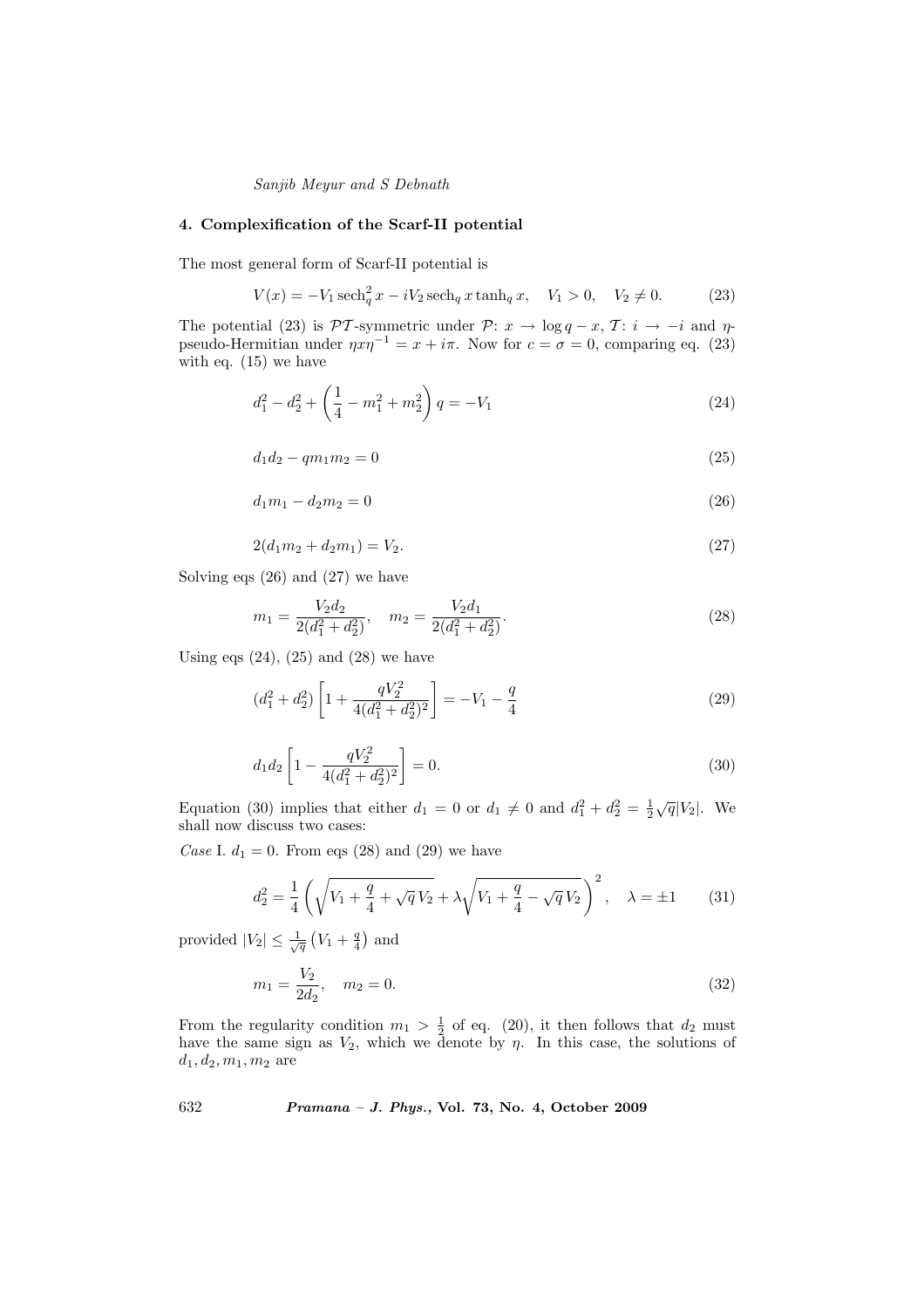$$
d_1 = 0, \quad d_2 = \frac{1}{2}\eta \left( \sqrt{V_1 + \frac{q}{4} + \sqrt{q}|V_2|} - \mu \sqrt{V_1 + \frac{q}{4} - \sqrt{q}|V_2|} \right),
$$
 (33)  

$$
m_1 = \frac{1}{2\sqrt{q}} \left( \sqrt{V_1 + \frac{q}{4} + \sqrt{q}|V_2|} + \mu \sqrt{V_1 + \frac{q}{4} - \sqrt{q}|V_2|} \right), \quad m_2 = 0,
$$
 (34)

where  $|V_2| \leq \frac{1}{\sqrt{q}}$ ¡  $V_1 + \frac{q}{4}$ ¢ ,  $\mu = \pm 1$ ,  $\lambda + \mu = 0$  and

$$
\left(\sqrt{V_1 + \frac{q}{4} + \sqrt{q}|V_2|} + \mu \sqrt{V_1 + \frac{q}{4} - \sqrt{q}|V_2|}\right) > \sqrt{q}.\tag{35}
$$

So, from eqs (11) and (34) we get two series of real energy eigenvalues

$$
E_n = -\left(\frac{1}{2\sqrt{q}}\left(\sqrt{V_1 + \frac{q}{4} + \sqrt{q}|V_2|}\n\right.\n\right.\n\left.\frac{\sqrt{V_1 + \frac{q}{4} - \sqrt{q}|V_2|}}{1 - \sqrt{q}|V_2|}\right) - n - \frac{1}{2}\n\right)^2
$$
\n
$$
n = 0, 1, 2, \ldots < \left(\frac{1}{2\sqrt{q}}\left(\sqrt{V_1 + \frac{q}{4} + \sqrt{q}|V_2}\n\right.\right.\n\left.\frac{\sqrt{V_1 + \frac{q}{4} - \sqrt{q}|V_2|}}{1 - \sqrt{q}|V_2|}\right) - \frac{1}{2}\n\right). \tag{36}
$$

Let us take the potential parameter as  $V_1 = (B^2 - A(A + \sqrt{q})), V_2 =$  $-\frac{B}{\sqrt{q}}$ u<br>′ s take ti<br>  $2A + \sqrt{q}$  $, m_2 = 0$ , the potential (23) is invariant under the transformation  $A + \frac{\sqrt{q}}{2} \longleftrightarrow B$ . Two values of m are  $\frac{A}{\sqrt{q}} + \frac{1}{2}$  and  $\frac{B}{\sqrt{q}}$  and two series of real energy eigenvalues are

$$
E_n^{(\frac{1}{\sqrt{q}}(A+\frac{\sqrt{q}}{2}))} = -\left(\frac{A}{\sqrt{q}}-n\right)^2, \quad n = 0, 1, 2, 3, \dots < \frac{A}{\sqrt{q}}\tag{37}
$$

$$
E_n^{\left(\frac{B}{\sqrt{q}}\right)} = -\left(\frac{B}{\sqrt{q}} - n - \frac{1}{2}\right)^2, \quad n = 0, 1, 2, 3, \dots < \left(\frac{B}{\sqrt{q}} - \frac{1}{2}\right). \tag{38}
$$

Now for the special choice  $B = \sqrt{q}$ ,  $A + \frac{\sqrt{q}}{2} = -\lambda \sqrt{q}$  ( $\lambda < 0$ ), the energies (37) obtained from the first sl $(2, C)$  algebra become  $E_n^{(-\lambda)} = -$ ¡  $\lambda + n + \frac{1}{2}$  $\int_0^2$ , while the second sl(2, C) algebra leads to a single energy level  $E_0^{(1)} = -\frac{1}{4}$ .

Case II.  $d_1 \neq 0$  and  $d_1^2 + d_2^2 = \frac{1}{2}\sqrt{q}|V_2|$ . Applying regularity condition we must have

$$
d_1 = \frac{1}{2}\eta \sqrt{\sqrt{q}|V_2| - V_1 - \frac{q}{4}}, \quad d_2 = \frac{1}{2}\eta \sqrt{\sqrt{q}|V_2| + V_1 + \frac{q}{4}},\tag{39}
$$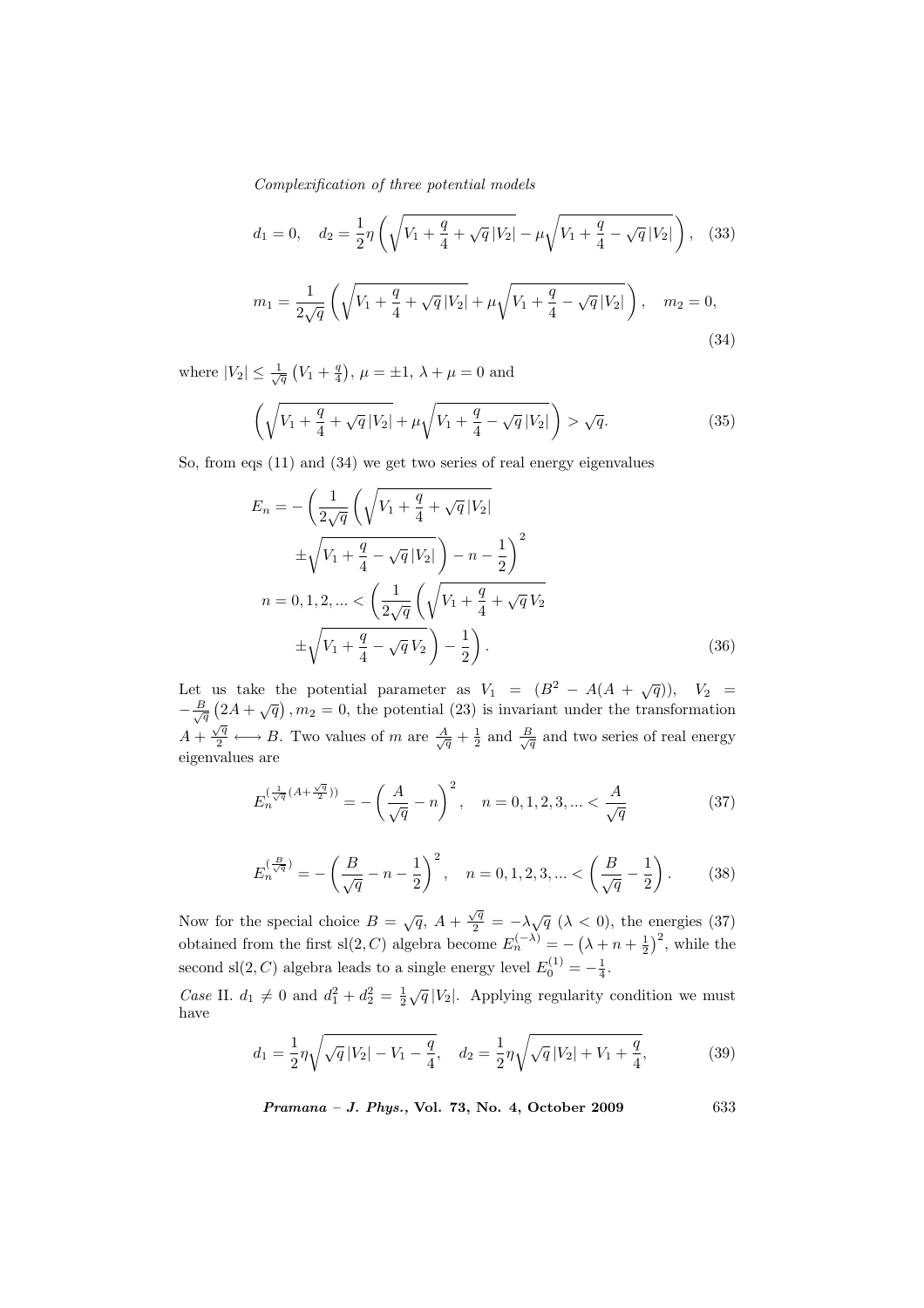$$
m_1 = \frac{1}{2\sqrt{q}}\sqrt{\sqrt{q}|V_2| + V_1 + \frac{q}{4}}, \quad m_2 = \frac{1}{2\sqrt{q}}\mu\sqrt{\sqrt{q}|V_2| - V_1 - \frac{q}{4}}, \quad (40)
$$

where we assume  $|V_2| > \frac{1}{\sqrt{q}}$  $V_1 + \frac{q}{4}$ ) and  $(\sqrt{q}|V_2| + V_1 + \frac{q}{4}) > q$ . In this case, complex energy values are given by

$$
E_n = -\left(\frac{1}{2\sqrt{q}}\left(\sqrt{V_1 + \frac{q}{4} + \sqrt{q}|V_2|} \pm i\sqrt{V_1 + \frac{q}{4} - \sqrt{q}|V_2|}\right) - n - \frac{1}{2}\right)^2
$$
  

$$
n = 0, 1, 2, \dots < \frac{1}{2\sqrt{q}}\sqrt{\sqrt{q}|V_2| + V_1 + \frac{q}{4}}.
$$
 (41)

# 5. Complexification of the Pöschl–Teller potential

The generalized Pöschl–Teller potential is usually given in the form

$$
V(x) = V_1 \csch_q^2(x - c - i\sigma)
$$
  
- V\_2 \csch\_q(x - c - i\sigma) \coth\_q(x - c - i\sigma),  

$$
V_1 > -\frac{q}{4}, \quad V_2 \neq 0.
$$
 (42)

The potential (42) is  $\mathcal{PT}$ -symmetric under  $\mathcal{P}: x \to \log q - x + 2c, \mathcal{T}: i \to -i$ . Now for  $c = \sigma = 0$ , comparing eq. (42) with eq. (16) we have

$$
d_1^2 - d_2^2 - \left(\frac{1}{4} - m_1^2 + m_2^2\right)q = V_1\tag{43}
$$

$$
d_1 d_2 + q m_1 m_2 = 0 \tag{44}
$$

$$
2(d_1m_1 - d_2m_2) = V_2 \tag{45}
$$

$$
d_1 m_2 + d_2 m_1 = 0.\t\t(46)
$$

Using the same technique as in the previous section, we have for *Case* I  $(d_1 = 0)$ 

$$
d_1 = 0, \quad d_2 = \frac{1}{2}\eta \left( \sqrt{V_1 + \frac{q}{4} + \sqrt{q}|V_2|} - \mu \sqrt{V_1 + \frac{q}{4} - \sqrt{q}|V_2|} \right), \quad (47)
$$

$$
m_1 = \frac{1}{2\sqrt{q}} \left( \sqrt{V_1 + \frac{q}{4} + \sqrt{q} |V_2|} + \mu \sqrt{V_1 + \frac{q}{4} - \sqrt{q} |V_2|} \right), \quad m_2 = 0,
$$
\n(48)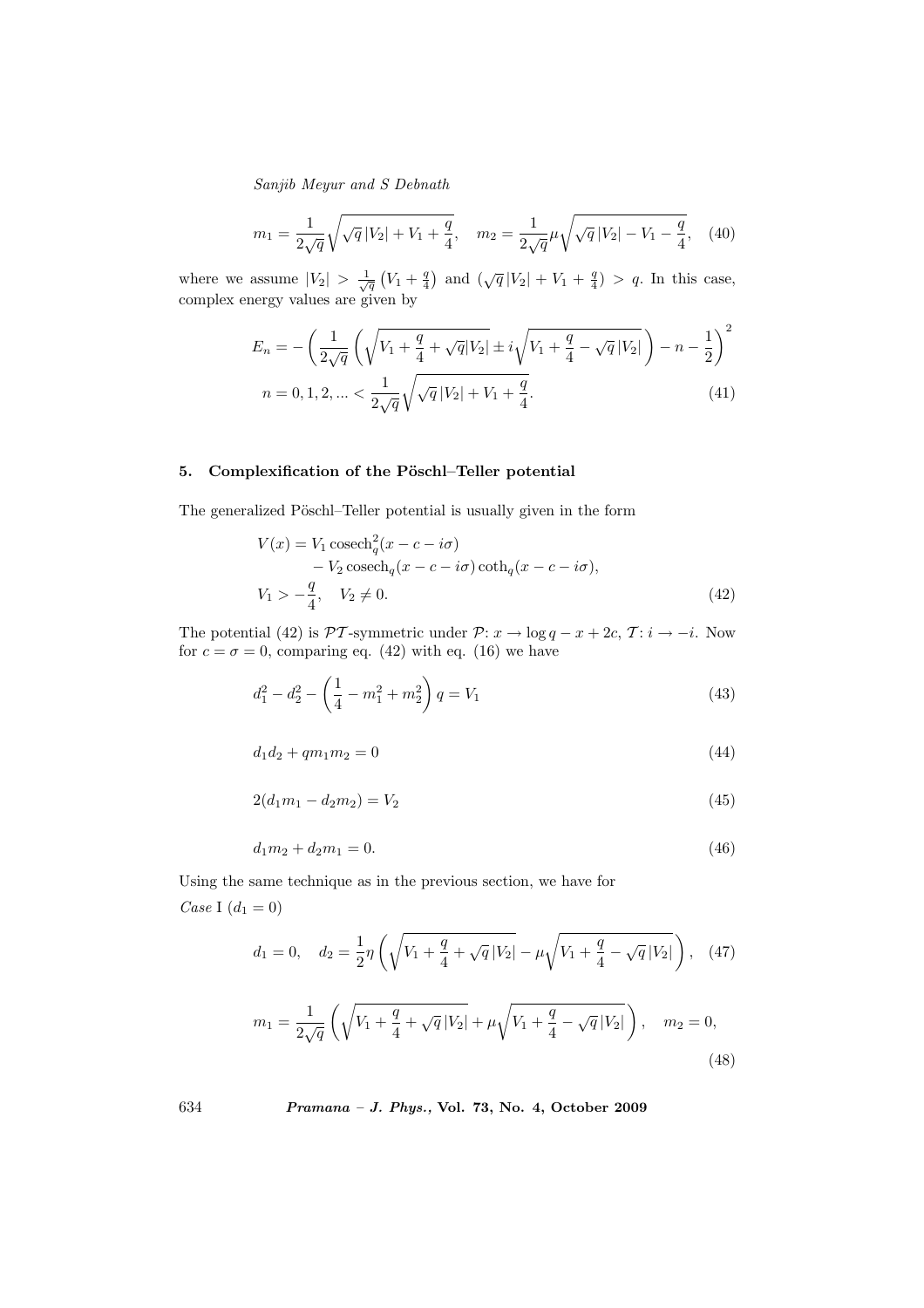where  $|V_2| \leq \frac{1}{\sqrt{q}}$ ¡  $V_1 + \frac{q}{4}$ ¢ ,  $\mu = \pm 1$ ,  $\lambda + \mu = 0$  and

$$
\left(\sqrt{V_1 + \frac{q}{4} + \sqrt{q}|V_2|} + \mu \sqrt{V_1 + \frac{q}{4} - \sqrt{q}|V_2|}\right) > \sqrt{q}.\tag{49}
$$

The two series of real energy eigenvalues are

$$
E_n = -\left(\frac{1}{2\sqrt{q}}\left(\sqrt{V_1 + \frac{q}{4} + \sqrt{q}|V_2|} \pm \sqrt{V_1 + \frac{q}{4} - \sqrt{q}|V_2|}\right) - n - \frac{1}{2}\right)^2
$$
  

$$
n = 0, 1, 2, ... < \left(\frac{1}{2\sqrt{q}}\left(\sqrt{V_1 + \frac{q}{4} + \sqrt{q}|V_2|} \pm \sqrt{V_1 + \frac{q}{4} - \sqrt{q}|V_2|}\right) - \frac{1}{2}\right)
$$
  
(50)

and for

*Case* II  $(d_1 \neq 0 \text{ and } d_1^2 + d_2^2 = \frac{1}{2}\sqrt{q}|V_2|)$ 

$$
d_1 = \frac{1}{2} \eta \sqrt{\sqrt{q} |V_2| - V_1 - \frac{q}{4}}, \quad d_2 = \frac{1}{2} \eta \sqrt{\sqrt{q} |V_2| + V_1 + \frac{q}{4}}, \tag{51}
$$

$$
m_1 = \frac{1}{2\sqrt{q}}\sqrt{\sqrt{q}|V_2| + V_1 + \frac{q}{4}}, \quad m_2 = \frac{1}{2\sqrt{q}}\mu\sqrt{\sqrt{q}|V_2| - V_1 - \frac{q}{4}}, \quad (52)
$$

where we assume  $|V_2| > \frac{1}{\sqrt{q}}$  $V_1 + \frac{q}{4}$ ) and  $(\sqrt{q}|V_2| + V_1 + \frac{q}{4}) > q$ . In this case, complex energy values are given by

$$
E_n = -\left(\frac{1}{2\sqrt{q}}\left(\sqrt{V_1 + \frac{q}{4} + \sqrt{q}|V_2|} \pm i\sqrt{V_1 + \frac{q}{4} - \sqrt{q}|V_2|}\right) - n - \frac{1}{2}\right)^2
$$
  

$$
n = 0, 1, 2, \dots < \frac{1}{2\sqrt{q}}\sqrt{\sqrt{q}|V_2| + V_1 + \frac{q}{4}}.
$$
\n
$$
(53)
$$

# 6. Complexification of the Morse potential

The generalized Morse potential is usually given by

$$
V(x) = (V_1 + iV_2)e^{-2x} - (V_3 + iV_4)e^{-x}, \quad V_1, V_2, V_3, V_4 \in R.
$$
 (54)

The potential (54) is non- $\mathcal{PT}$ -symmetric under  $\mathcal{P}: x \to -x, \mathcal{T}: i \to -i$ .

For  $V_1 + iV_2 = (A + iB)^2$ ,  $V_3 + iV_4 = K(A + iB)$   $(A, B, K \in R)$ , potential is pseudo-Hermitian under the transformation  $\eta x \eta^{-1} = x + i\theta$  with  $\theta = 2 \tan^{-1}(\frac{B}{A})$ . Comparing eqs (54) with (17) we have

$$
d_1^2 - d_2^2 = V_1 \tag{55}
$$

$$
2d_1d_2 = V_2 \tag{56}
$$

Pramana – J. Phys., Vol. 73, No. 4, October 2009 635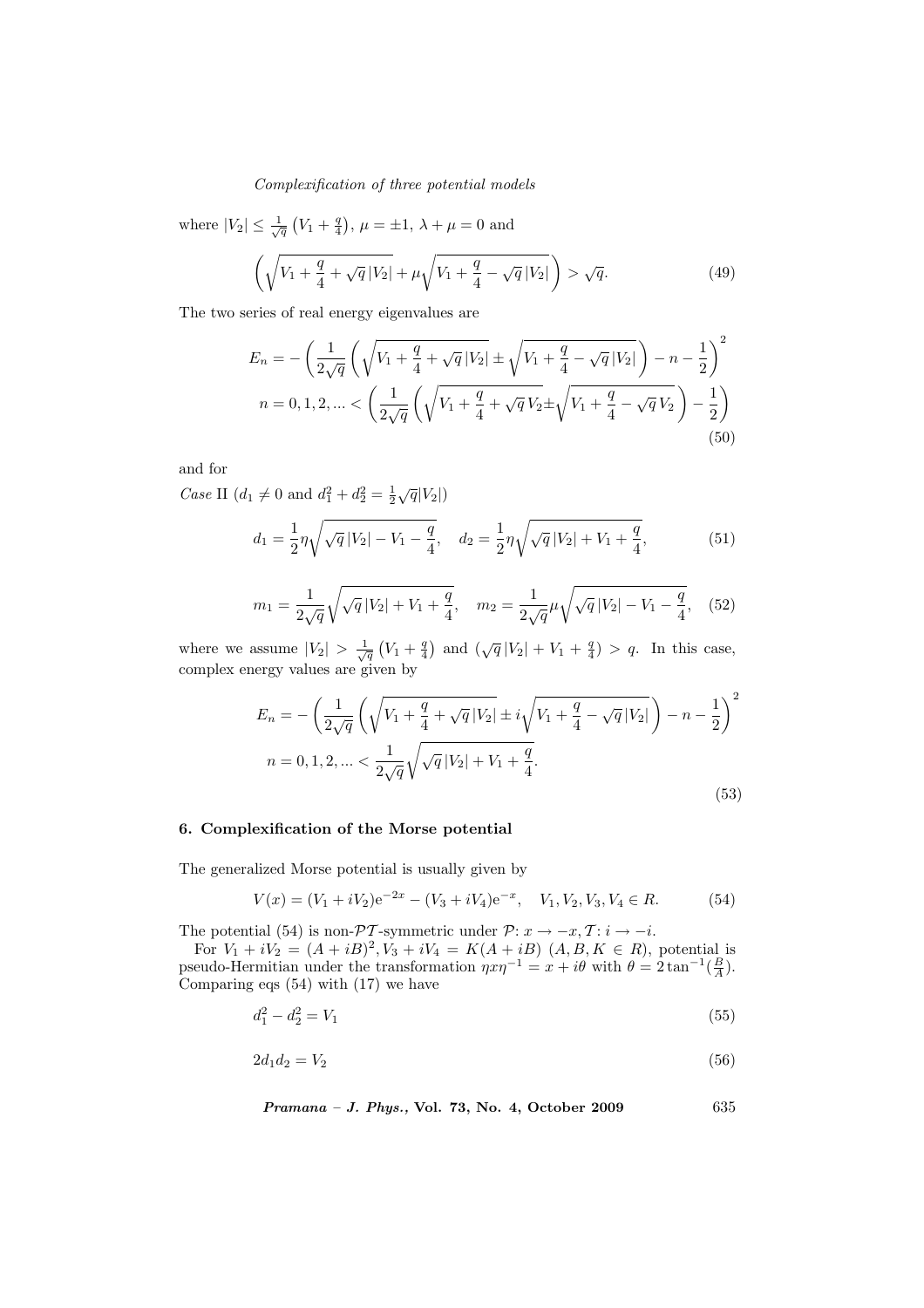$$
2(d_1m_1 - d_2m_2) = V_3 \tag{57}
$$

$$
2(d_1m_2 + d_2m_1) = V_4. \tag{58}
$$

Equations (55)–(58) have already been discussed in [11]. The complex eigenvalues [11] are

$$
E_n = -\frac{1}{2\sqrt{2(V_1^2 + V_2^2)}}
$$
  
 
$$
\times \left[ \left( \sqrt{\sqrt{V_1^2 + V_2^2} + V_1} - i\mu \sqrt{\sqrt{V_1^2 + V_2^2} - V_1} \right) \right]
$$
  
 
$$
\times (V_3 + iV_4) - n - \frac{1}{2} \right]^2,
$$
 (59)

where

 $\boldsymbol{n}$ 

$$
= 0, 1, 2, ...
$$
  

$$
< \left[\frac{1}{2\sqrt{2(V_1^2 + V_2^2)}} \left(V_3\sqrt{\sqrt{V_1^2 + V_2^2} - V_1}\right) + \mu V_4 \sqrt{\sqrt{V_1^2 + V_2^2} + V_1}\right) - n - \frac{1}{2}\right].
$$

The real energies correspond to  $m_2 = 0$ 

$$
E_n = -\left(\frac{V_3}{\sqrt{2}|V_2|}\sqrt{\sqrt{V_1^2 + V_2^2} - V_1} - n - \frac{1}{2}\right)^2,\tag{60}
$$

where

$$
n = 0, 1, 2, \ldots < \frac{V_3}{\sqrt{2}|V_2|} \sqrt{\sqrt{V_1^2 + V_2^2} - V_1} - n - \frac{1}{2}.
$$

# 7. Conclusion

In this paper, the bound state eigenvalues of the Scarf-II, the Pöschl–Teller and the Morse potentials have been derived by  $sl(2, C)$  potential algebra. Our solution of eq. (2) which are given in eqs (12), (13) are more general than the solutions obtained by others [12]. For  $q = 1, m_2 = 0, m_1 = m$ , eqs (15) and (16) coincide with [12] and eq. (36) is consistent with [4] for  $\alpha = 1$ . For the case of the Scarf-II and the Pöschl–Teller potentials, we have calculated that symmetry breaking occurs when  $|V_2| > \frac{1}{\sqrt{q}}(V_1 + \frac{q}{4})$ . We have also shown that for the Morse potential there is no symmetry breaking range.